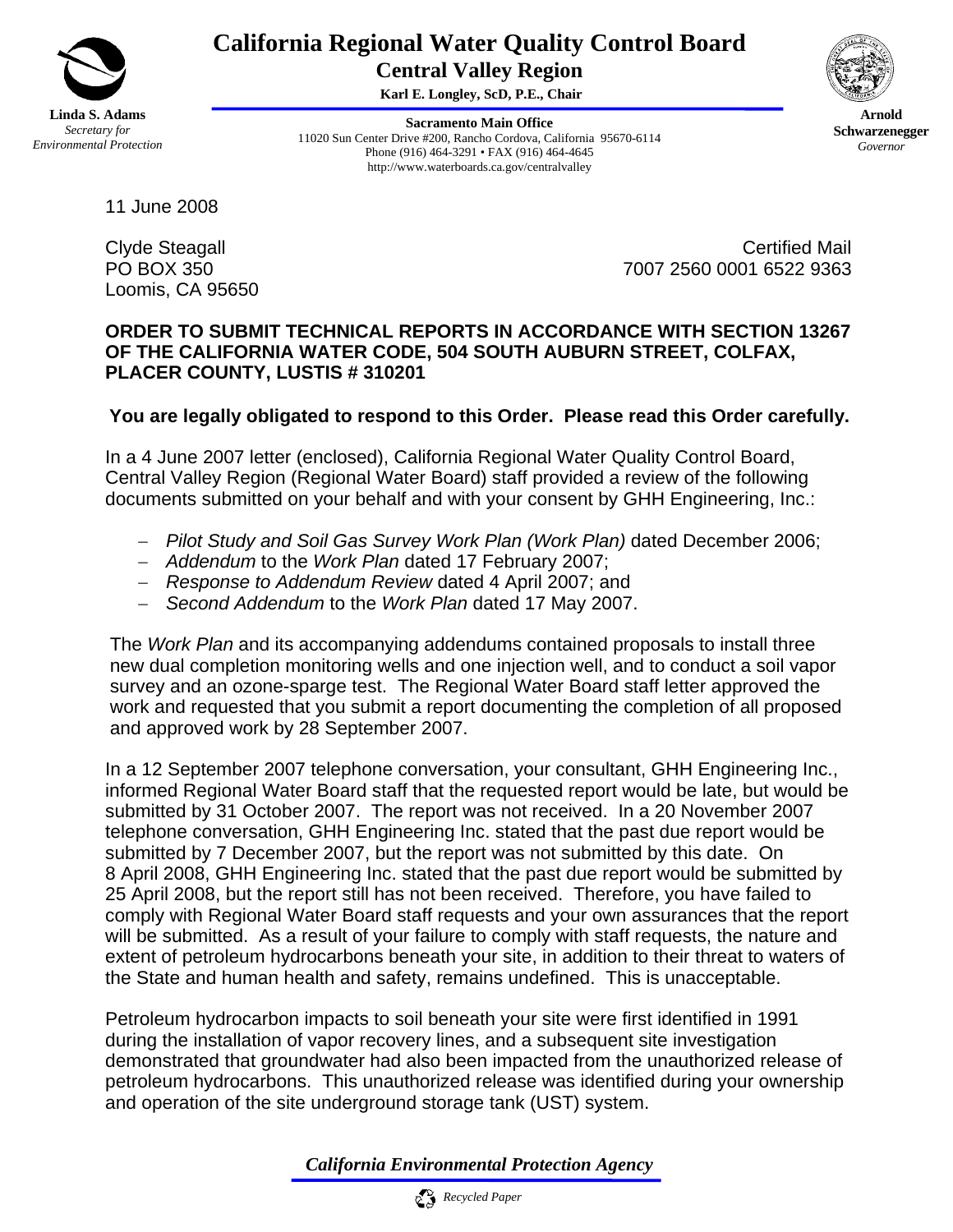Although the UST system was removed from your site in March 1993, concentrations of total petroleum hydrocarbons as gasoline (TPH-G) remain in groundwater at concentrations up to 2,400 μg/L.

Pursuant to California Water Code (CWC) section 13267, you are required by this Order to submit the report requested in the attached 4 June 2007 staff letter by **25 July 2008**. CWC section 13267 states, in part:

*"(b)(1) In conducting an investigation . . ., the regional board may require that any person who has discharged, discharges, or is suspected of having discharged or, discharging, or who proposes to discharge waste within its region . . . shall furnish, under penalty of perjury, technical or monitoring program reports which the regional board requires. The burden, including costs, of these reports shall bear a reasonable relationship to the need for the report and the benefits to be obtained from the reports. In requiring those reports, the regional board shall provide the person with a written explanation with regard to the need for the reports, and shall identify the evidence that supports requiring that person to provide the reports."* 

You are subject to this Order because, pursuant to California Code of Regulations, title 23, section 2720, "[a]ny person who had or has control over a underground storage tank at the time of or following an unauthorized release of a hazardous substance," is a responsible party with a legal obligation to investigate and remediate the contamination. Because you owned the property at the time of the release, you had legal control over the underground storage tanks, and you are a "person who has discharged … waste" within the meaning of CWC section 13267. The reports are necessary for the reasons described in this letter and as documented in the files of the Regional Water Board to assure protection of waters of the state, and to protect public health and the environment. Failure to submit the required report by **25 July 2008** may result in additional enforcement action, which may include the imposition of administrative civil liability pursuant to CWC section 13268. CWC section 13268 states, in part:

*"(a)(1) Any person failing or refusing to furnish technical or monitoring program reports as required by subdivision (b) of Section 13267 . . . or falsifying any information provided therein, is guilty of a misdemeanor and may be liable civilly in accordance with subdivision (b).(b)(1) Civil liability may be administratively imposed by a regional board in accordance with Article 2.5 (commencing with Section 13323) of Chapter 5 for a violation of subdivision (a) in an amount which shall not exceed one thousand dollars (\$1,000) for each day in which the violation occurs."* 

Furthermore, compliance with the Regional Water Board requirements is mandatory in order to be eligible for reimbursement of corrective action costs from the State's Underground Storage Tank Cleanup Fund according to California Code of Regulations, title 23, section 2812.2. All work must be performed according to the Tri-Regional Recommendations for Preliminary Investigation and Evaluation of Underground Storage Tank Sites, and permits required by State, County, and Local agencies. All reports must be submitted to this Regional Water Board.